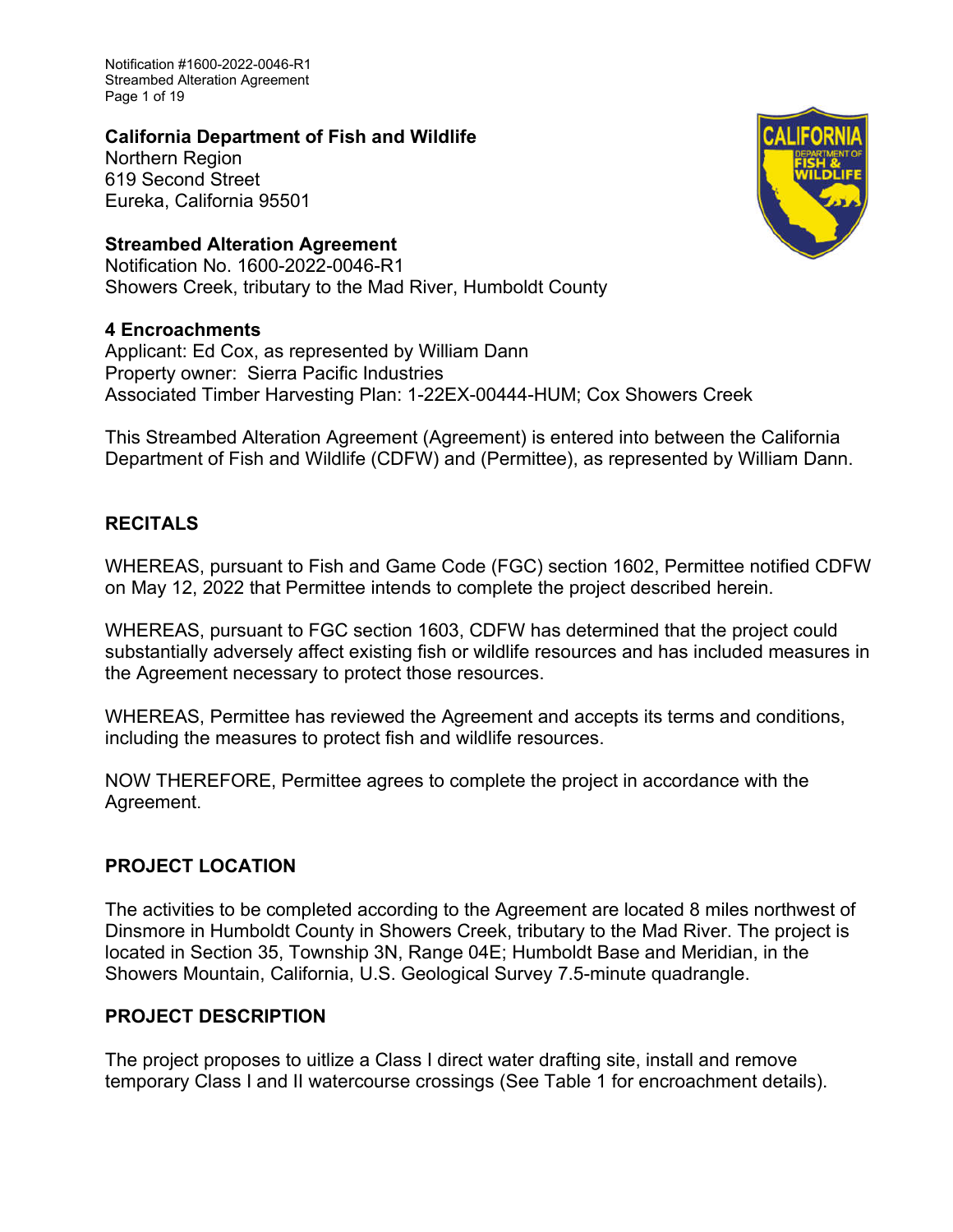**Table 1**: Streambed Alteration Agreement 1600-2022-0046-R1 encroachment details for 1- 22EX-00444-HUM "Cox Showers Creek".

| <b>Map Point</b> | <b>Watercourse</b><br>classification | <b>Encroachment description</b>       | <b>Minimum culvert size</b><br>(in) |
|------------------|--------------------------------------|---------------------------------------|-------------------------------------|
| C <sub>1</sub>   |                                      | <b>Temporary Crossing</b>             | Multiple 24                         |
|                  |                                      | <b>Existing Rocked Ford Temporary</b> |                                     |
| C <sub>2</sub>   |                                      | Crossing                              |                                     |
| RP <sub>1</sub>  |                                      | <b>Temporary Crossing</b>             | <b>NA</b>                           |
| WD3              |                                      | <b>Water Drafting</b>                 | <b>NA</b>                           |

## **PROJECT IMPACTS**

Existing fish or wildlife resources the project could substantially adversely affect include: rainbow trout (*Oncorhynchus mykiss*), Foothill Yellow-legged Frog (*Rana boylii*), other amphibians, reptiles, aquatic invertebrates, mammals, birds, and other aquatic and riparian species.

The adverse effects the project could have on the fish or wildlife resources identified above include direct and/or incidental take of species protected under the California Endangered Species Act, mortality contributing to local decline or extirpation of California species of special concern, impeded up- and/or down-stream migration of aquatic species, damage to spawning and/or rearing habitats and potential cumulative impacts.

# **MEASURES TO PROTECT FISH AND WILDLIFE RESOURCES**

# **1. ADMINISTRATIVE MEASURES**

Permittee shall meet each administrative requirement described below.

- 1.1 Documentation at Project Site: Permittee shall make the Agreement, any extensions and amendments to the Agreement, and all related notification materials and California Environmental Quality Act (CEQA) documents, readily available at the project site at all times and shall be presented to CDFW personnel, or personnel from another state, federal, or local agency upon request.
- 1.2 Providing Agreement to Persons at Project Site: Permittee shall provide copies of the Agreement and any extensions and amendments to the Agreement to all persons who will be working on the project at the project site on behalf of Permittee, including but not limited to contractors, subcontractors, inspectors, and monitors.
- 1.3 Notification of Conflicting Provisions: Permittee shall notify CDFW if Permittee determines or learns that a provision in the Agreement might conflict with a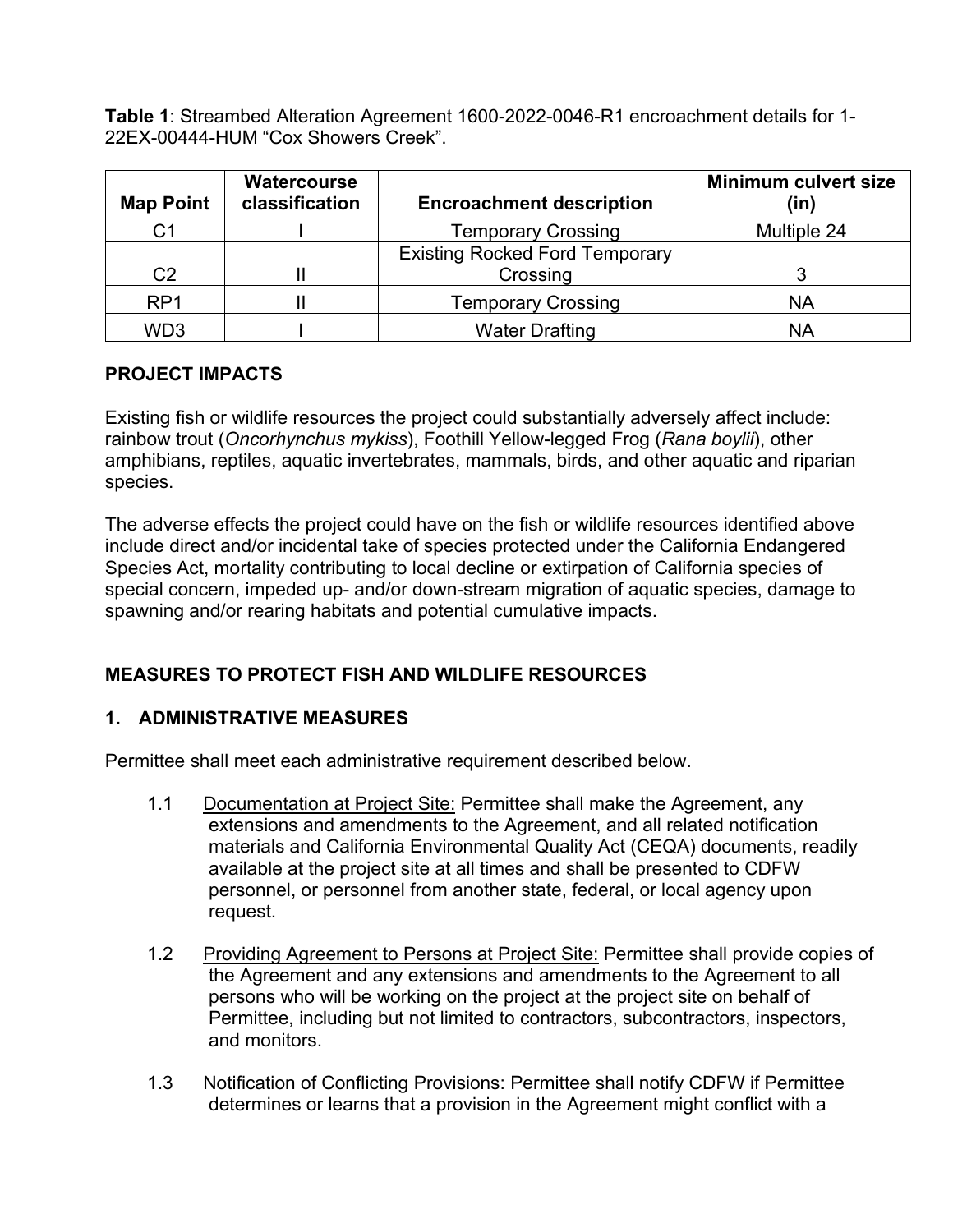provision imposed on the project by another local, state, or federal agency. In that event, CDFW shall contact Permittee to resolve any conflict.

- 1.4 Minor Language Changes. CDFW reserves the right to authorize minor language revisions to this Agreement provided both CDFW and the Responsible Party concur with minor language changes and both initial and date changes on the respective documents belonging to both the Responsible Party and CDFW.
- 1.5 Project Site Entry: Permittee agrees that CDFW personnel may enter the project site at any time to verify compliance with the Agreement.
- 1.6 Project Accordance: Except where otherwise stipulated in this Agreement, all work shall be in accordance with the project description submitted with Notification No. 1600-2022-0046-R1and1-22EX-00444-HUM approved by CAL FIRE on 5/11/2022.
- 1.7 Amendment of Agreement into the Timber Harvesting Plan (THP): Before any work covered by this Agreement is undertaken, this Agreement shall be amended into and made enforceable as part of the THP.
- 1.8 All Lake and Streambed Alteration Agreement (LSAA) notification, amendment, extension, and emergency forms can be found: https://www.wildlife.ca.gov/Conservation/LSA/Forms.

## **2. REPORTING AND NOTIFICATION MEASURES**

- 2.1 CDFW Reporting Location: All reports shall be sent by email to (nicholas.simpson@wildlife.ca.gov).
- 2.2 Notice of Beginning Work. The Permittee shall contact CDFW within the 7-day period preceding the beginning of work permitted by this Agreement. Information to be disclosed shall include Agreement number, (THP) number, and the anticipated start date.
- 2.3 Notice of Work Completion. The Permittee shall contact CDFW within thirty days of completion of the work permitted by this Agreement. Information to be disclosed shall include Agreement number and THP number.
- 2.4 Annual Water Drafting Logbooks: At the end of the year, all drafting logbooks shall be sent to Eureka CDFW via email or mail.
- 2.5 Water Drafting Reports: During all active Class I watercourse water drafting location operations, streamflow, and drafting rate measurements shall be collected at least every two weeks and provided to CDFW by email.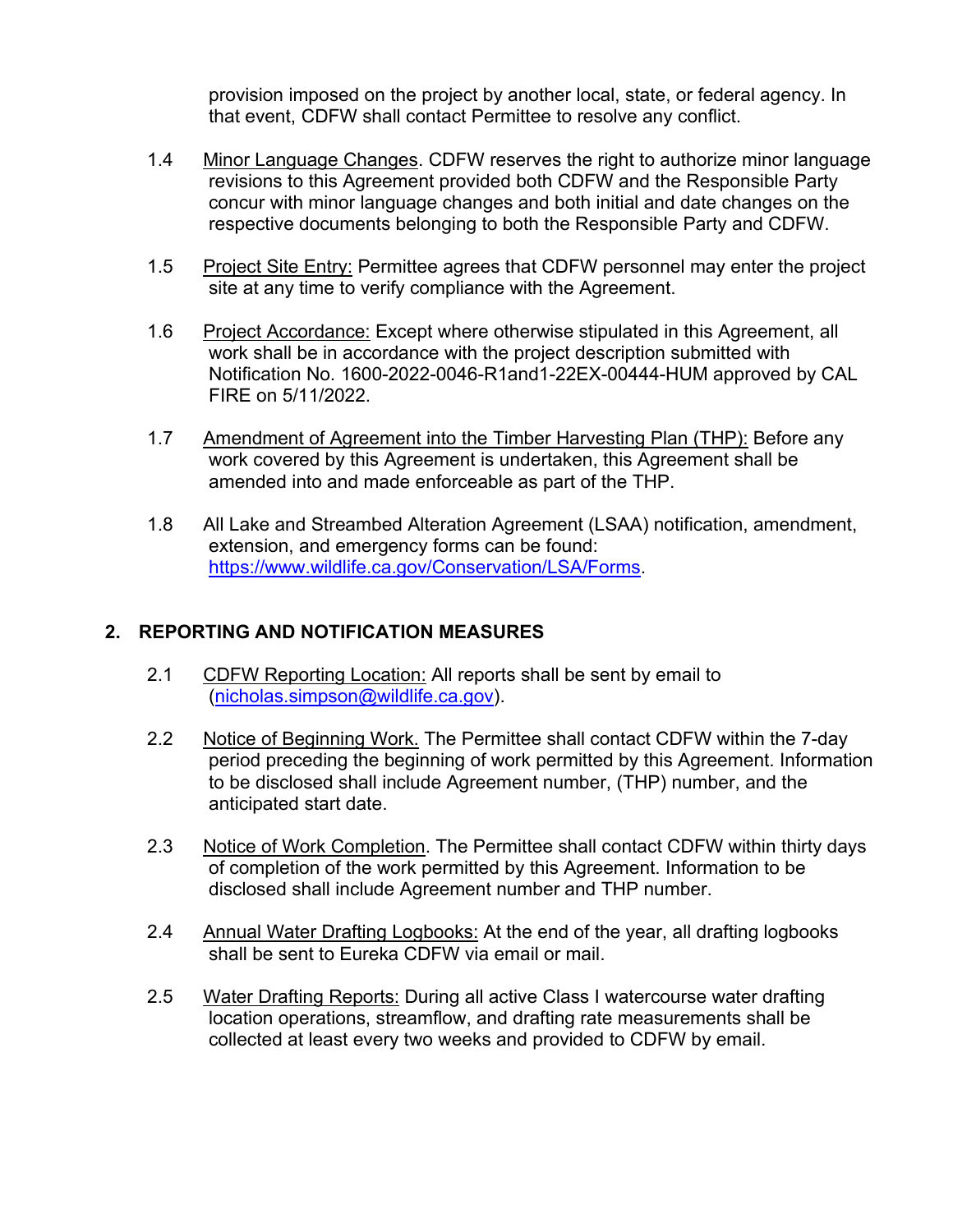## **AVOIDANCE AND MINIMIZATION MEASURES**

To avoid or minimize adverse impacts to fish and wildlife resources identified above, Permittee shall implement each measure listed below as outlined in Sections 3 through 9.

## **3. PROJECT TIMING**

3.1 Timing for Work on Class I and II Watercourses: Permittee shall conduct the following activities only during periods between June 1 and October 15: vegetation removal; bank stabilization; and maintenance, replacement, and installation of watercourse crossings. Temporary crossings installed during this time shall be removed prior to October 15.

# **4. INSPECTIONS AND REPAIR WORK**

- 4.1 Inspection Timing: All crossings appurtenant to proposed operations shall be inspected by Permittee at least once during the first spring following construction. The inspection shall ensure that crossings are functioning as designed, road approaches hydrologically disconnect the road prism from waters, and the fine sediment present on road approach surfaces is prevented from delivery to streams. Inspection results and follow-up repair measures shall be documented and provided to CDFW in the annual monitoring report.
- 4.2 Repair Work: Permittee shall perform routine repair work that prevents diversion of water from a stream or ditch or helps maintain a stable operating surface within 50 feet of a crossing (e.g., repairing inboard ditches, cross drains, waterbars, road surface and fill, unblocking of culverts) as soon as possible, regardless of the time of year. Forest floor discharge sites below the outlets of drainage facilities on all roads within the plan area and appurtenant to proposed operations shall be inspected for evidence of sediment delivery to streams. If evidence of sediment delivery is present, additional measures shall be undertaken to reduce the discharge of sediment from the site.
- 4.3 Emergency Road Work: Permittee may remove obstructions and sediment at any time if the obstructions and sediment would reasonably be expected to cause substantial damage to resources or cause the facility to fail outside the time periods specified above. If heavy equipment is used, notify CDFW within 14 days after completing activity using the emergency work form (https://www.wildlife.ca.gov/Conservation/LSA/Forms).

# **5. GENERAL CONDITIONS FOR ALL ENCROACHMENTS**

- 5.1 Equipment shall not operate in a Class I or II watercourses when water is present except as follows:
	- a) At Site C1, heavy equipment shall not operate within the Class I wetted channel.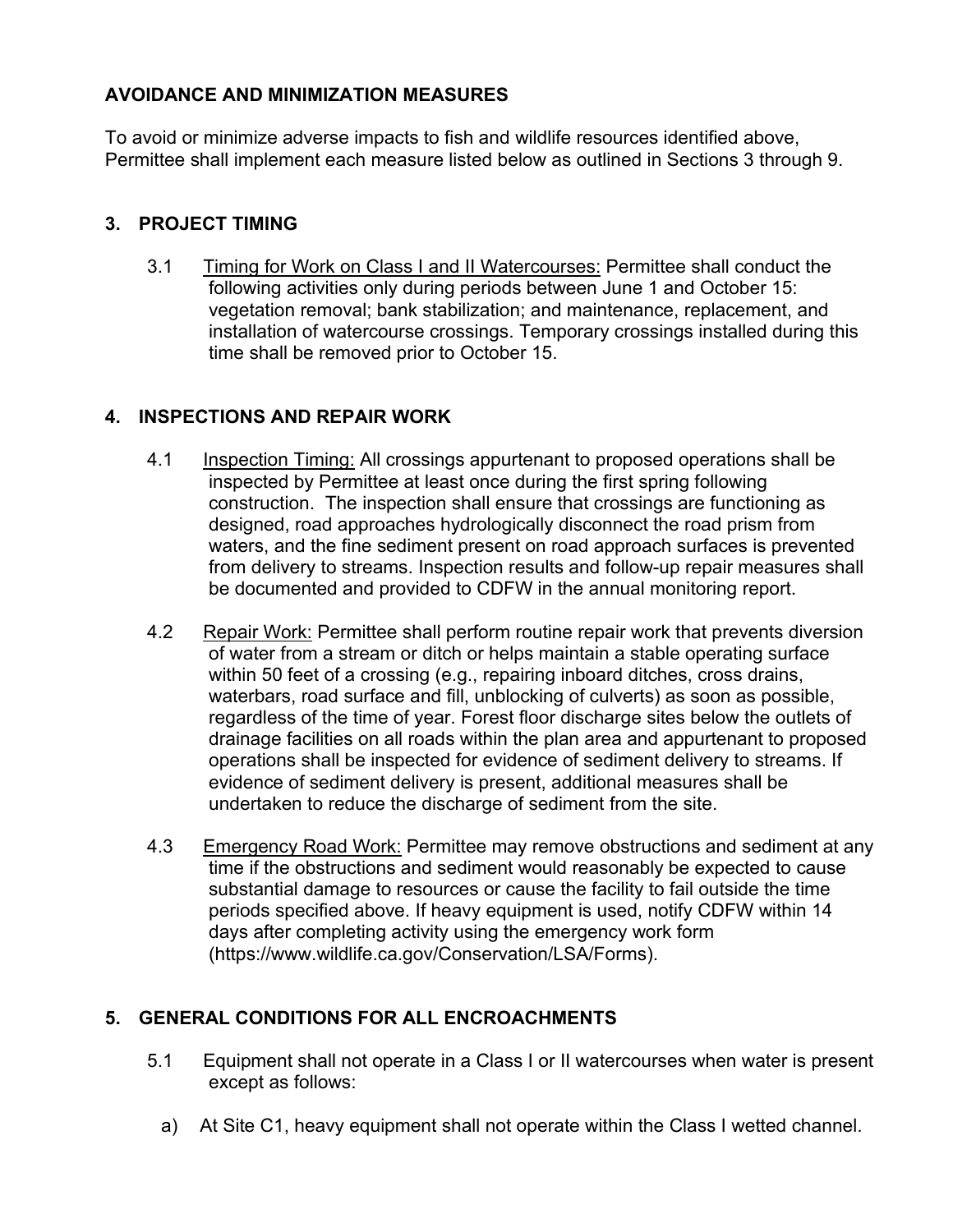All instream culvert, fill and log placement shall be conducted with equipment tracks outside of the wetted channel.

- 5.2 In Class II watercourses, where flowing water is present during operations:
	- a) Cofferdams shall be installed to divert stream flow, isolate, and dewater the work site, catch any sediment-laden water, and minimize sediment transport downstream. Cofferdams shall be constructed of non-polluting materials including sandbags, rock, and/or plastic tarps. Mineral soil shall not be used in the construction of cofferdams.
	- b) Flowing water shall be cleanly bypassed and/or prevented from entering the work area through pumping or gravity flow, and cleanly returned to the stream below the work area. Flow diversions shall be done in a manner that shall prevent pollution and/or siltation and provide flows to downstream reaches.
	- c) Permittee shall remove any turbid water and sediment present in the work area prior to restoring water flow through the project site and place them in a location where they cannot enter the Waters of the State.
- 5.3 No fill material shall be placed within a stream except as specified in this Agreement.
- 5.4 Adequate and effective erosion and siltation control measures shall be used to prevent sediment or turbid or silt-laden water from entering streams at all times. Where needed, Permittee shall use native vegetation or other treatments including jute netting, straw wattles, and geotextiles to protect and stabilize soils. Geotextiles, fiber rolls, and other erosion control treatments shall not contain plastic mesh netting.
- 5.5 All bare mineral soil outside of the stream channel and in the riparian area exposed in conjunction with road work and drafting activities shall be treated for erosion prior to the onset of precipitation capable of generating run-off or the end of the yearly work period, whichever comes first. Restoration shall include the seeding and mulching of all bare mineral soil with at least 2 to 4 inches straw mulch and native plants or regionally appropriate seeds, or sterile varieties or short-lived non-native annuals that are known not to persist or spread such as cereal cover crops [e.g. barley (*Hordeum vulgare*), buckwheat (*Fagopyron esculentum*), oats (*Avena sativa*), rye (*Secale cereale*), wheat (*Triticum aestivum*)] to avoid the propagation of non-native (invasive) plants and minimize competition with native vegetation. Annual (Italian) ryegrass (*Lolium multiflorum*) shall not be used.
- 5.6 Encroachments and associated approaches, structures, fills, and other exposed soils shall be armored as needed to protect the stream channel and banks from erosion. Armoring shall be comprised of rock riprap, large woody debris (LWD), or other non-polluting materials and shall be constructed to remain in place during periods of high flow events. When used on permanent culverts, armoring shall extend at least as high as the top of the culvert and shall prevent bank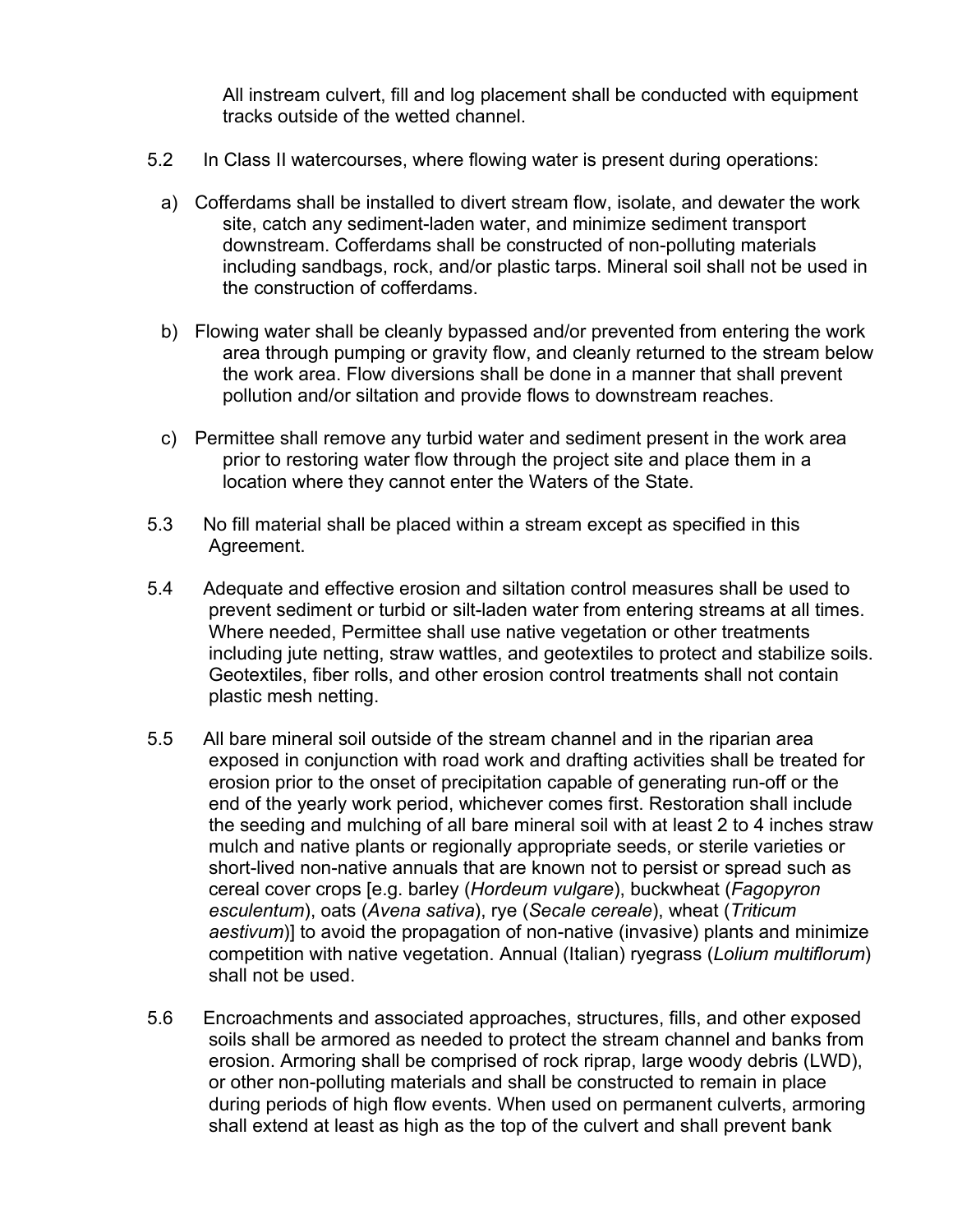erosion by extending a sufficient distance upstream and downstream along the banks.

- 5.7 Encroachments shall be constructed, deconstructed, and maintained in a manner that minimizes to the extent feasible headcutting or downcutting of the stream channel by installing grade control such as riprap, woody debris, or through other effective measures.
- 5.8 Approaches to all encroachments shall be treated to eliminate the generation and transport of sediment to streams. Treatment locations shall include, but not be limited to, road surfaces, fill faces, cut banks, and road drainage ditches. Road approaches and other work shall be left in a finished condition with all hydrologic connectivity from the road or ditch to the site eliminated as feasible and effective erosion control in place prior to any rainfall event capable of generating runoff. Effective erosion control shall extend away from the crossing to at least the first waterbreak.
- 5.9 Disturbance or removal of vegetation shall not exceed the minimum necessary to complete operations. Any trees felled in encroachment road approaches pursuant to this condition shall be left on site as large wood.
- 5.10 Temporary erosion control devices, such as straw bales, silt fencing, and sandbags, may be used, as appropriate, to prevent siltation of the stream. To minimize the risk of ensnaring and strangling wildlife, coir rolls, erosion control mats or blankets, straw or fiber wattles, or similar erosion control products shall be composed entirely of natural-fiber, biodegradable materials. Permittee shall not use "photodegradable" or other plastic erosion control materials.
- 5.11 All non-merchantable LWD excavated during crossing construction or deconstruction shall be used on site for streambed and bank stabilization or erosion control. LWD shall be sufficiently anchored or keyed-in to resist movement during high flows and placed in a manner that prevents undercutting of streambanks.
- 5.12 Permittee shall provide site maintenance including, but not limited to, re-applying erosion control to minimize surface erosion and ensure streambeds and banks remain sufficiently armored and/or stable at the encroachment for as long as the encroachment remains.
- 5.13 Structures and associated materials not designed to withstand high seasonal flows shall be removed to areas above the ordinary high-water mark before such flows occur or the end of the yearly work period, whichever comes first.
- 5.14 Refueling of equipment and vehicles and storing, adding, or draining lubricants, coolants or hydraulic fluids shall not take place within RMZs or within stream beds, banks or channels. All such fluids and containers shall be disposed of properly. Heavy equipment including water drafting trucks parked within RMZs or streambeds, banks or channels shall use drip pans or other devices (e.g.,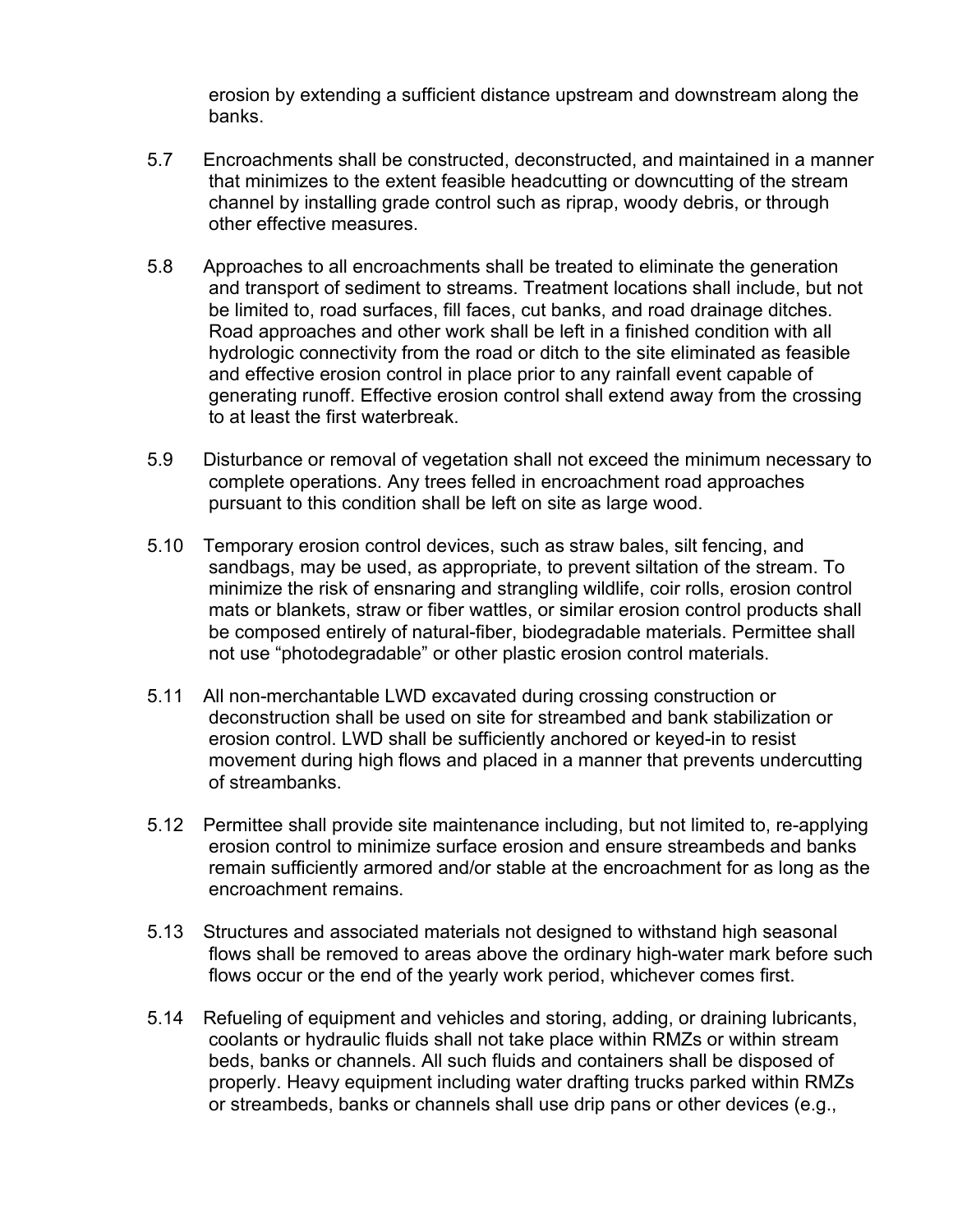absorbent blankets, sheet barriers or other materials) as needed to prevent soil and water contamination.

5.15 No debris, soil, silt, sand, bark, slash, sawdust, rubbish, cement or concrete washings, oil, or petroleum products, or other organic or earthen material from any logging, construction, or associated activity of whatever nature shall be allowed to enter into or be placed where it may be washed by rainfall or runoff into Waters of the State. When operations are completed, any excess materials or debris shall be removed from the work area. No rubbish shall be deposited within 150 feet of the high-water mark of any stream.

## **6. FORD, ARMORED FILL and VENTED CROSSINGS**

- 6.1 Definitions: Type of ford, armored fill and vented crossing shall be specified, defined, and installed as follows
	- a) Ford Crossing: A watercourse crossing where the road surface crosses at the natural grade of the channel. Thus, in ford crossings, no fill is placed in the watercourse channel to elevate the road grade and to make the crossing passible by vehicle traffic. If water is present at the time of use, the crossing is a "wet ford" and if water is not present at the time of use, the crossing is a "dry ford". In some cases, a small amount of sacrificial clean rock may be placed in the ford crossing to provide additional stability and a more suitable running surface for vehicle traffic or to ease the transition from the channel banks to the natural grade of the channel.
	- b) Rock-fill crossing: A watercourse crossing where rock that is free of fines is placed as fill in the watercourse channel to establish a usable road grade through the crossing to accommodate traffic. Often a thin layer of sacrificial small-diameter rock is placed on top of the rock fill to provide a running surface that can accommodate truck traffic. Streamflow will typically pass through the rock fill during periods of low flow but will pass over the rock fill during periods of high flow.
	- c) Rock-armored crossing: A watercourse crossing where fill, often composed of native earth material, is placed in the channel to establish a usable road grade through the crossing to accommodate traffic. The outfall of the crossing and road surface are protected against scour by revetment composed of rock. Streamflow will typically pass over, rather than through, the crossing fill.
	- d) Log-armored crossing: Built to remediate historically constructed 'Humboldt' large wood-fill watercourse crossings where complete removal of all pre-existing soil and large wood from the historical crossing is not feasible. Soil and organic fill material are removed to the extent feasible while stable large wood within the channel is retained in place. The crossing is back-filled with screened, wellgraded rock material as necessary to fill any voids created by the excavation of pre-existing soil and loose organic fill material prior to armoring the roadbed. Low flows pass through the remaining Humboldt fill material while seasonal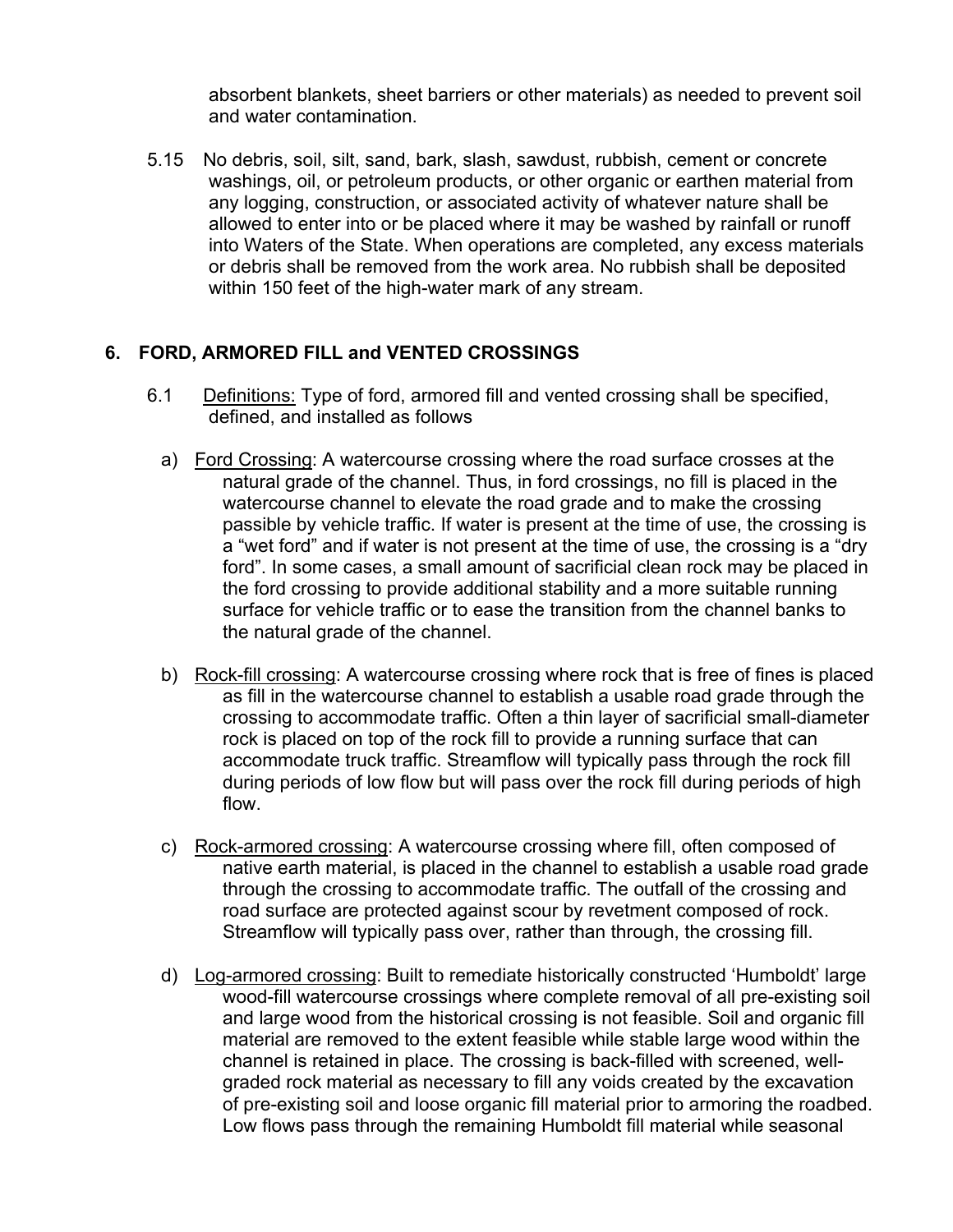high flows may also pass over the armored roadbed and down an armored fill slope to the natural watercourse channel below.

- e) Vented Crossing: A watercourse crossing structure designed to allow low water flow in the stream channel to pass through the structure (e.g., culverts) below a hardened (usually rock or concrete) roadway. During periods of high water or flooding, streamflow passes over the roadway.
- 6.2 Ford crossings, armored and vented, are considered permanent watercourse encroachments and shall accommodate the 100-year flood flow plus associated sediment and debris.
- 6.3 Ford crossings, armored and vented, shall not be used for log hauling except when the road surface is dry.
- 6.4 Hydrologically connected road approaches to ford crossings, armored and vented, shall be rocked and maintained to avoid delivery of fine sediment to the watercourse below.
- 6.5 Ford crossings, armored and vented, shall be maintained as necessary to avoid delivery of fine sediment to the watercourse below.
- 6.6 Ford crossings, armored and vented, shall be sufficiently outsloped to minimize aggradation of suspended sediments at the crossing
- 6.7 The lowest point of ford crossings, armored and vented, shall be constructed within or directly over the original stream channel, to the extent feasible, to contain high flows up to twice bank-full and to avoid diversion potential.
- 6.8 Armor material shall be comprised of durable angular screened quarry rock of sufficient size and placement to minimize mobilization during a 100-year storm event. Wood may be used for armoring if sound, tight-grained, redwood is applied and sufficiently keyed into the fillslope to resist movement during a 100 year storm event.
- 6.9 If maximum fill heights exceed 15 feet or fills exceed 500 cubic yards of fill, rock sizing, armoring thickness, chute width and chute depth shall be calculated and sized using the nomograph provided in Cafferata et al, California Forestry Report No. 1 – Designing Watercourse Crossings for Passage of 100-Flood Flows, Wood, and Sediment (Updated 2017) Figure 23.
- 6.10 Stream crossing spillway fill slopes shall be armored from roadbed to the natural channel in a manner sufficient to prevent significant scour or removal of armor during high flows. Some scour is expected through road surface rock cap.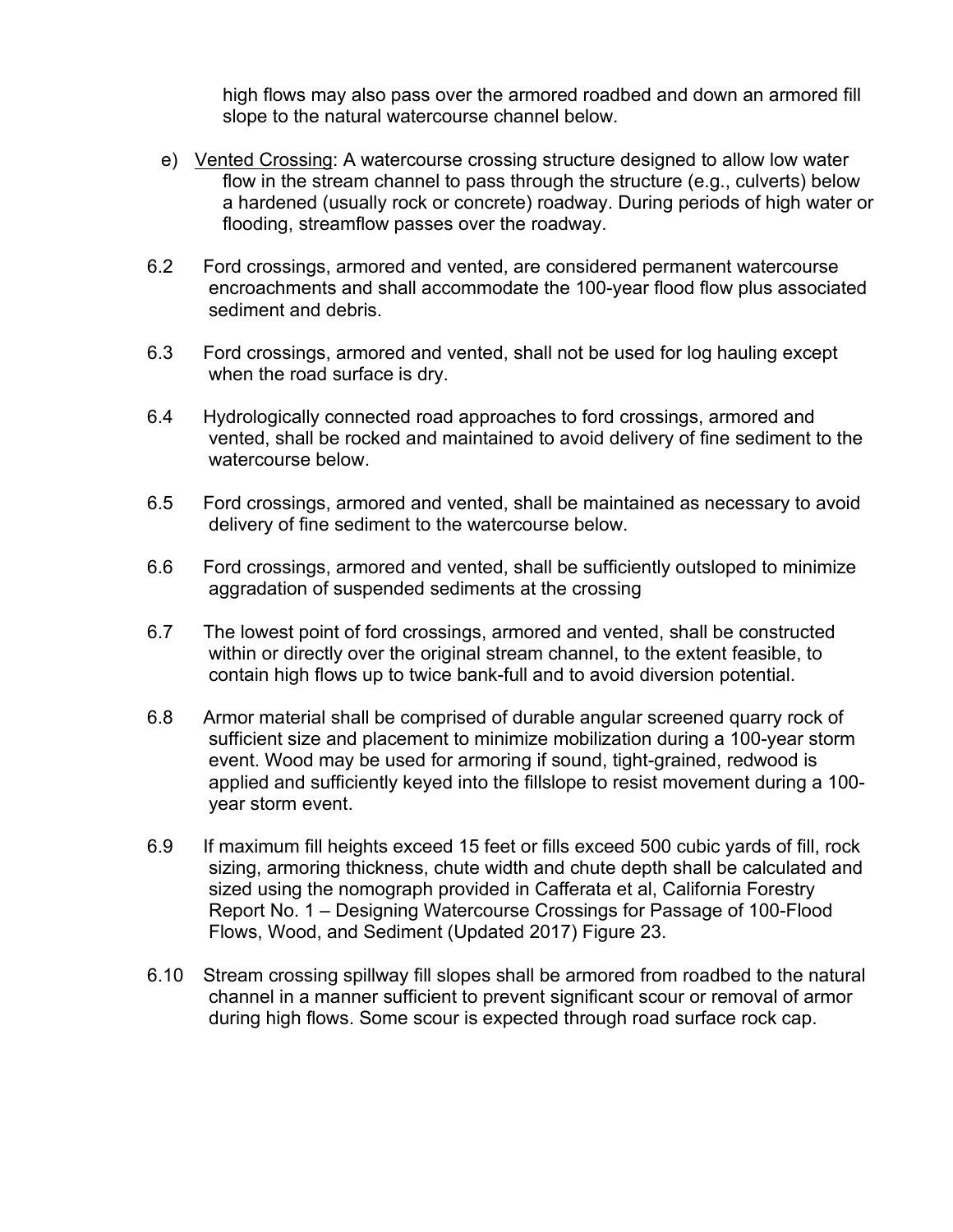## **7. TEMPORARY CROSSINGS**

- 7.1 At RP C1, the Permittee shall install a Class I temporary crossing across Showers Creek that includes (a minimum of) three 24-inch culverts aligned with the stream with the bottom set at or below the natural elevation to provide for upstream and downstream fish passage. Fill in the live stream shall only consist of culverts, logs, clean, durable rip rap or rocks, and green tops to minimize disturbance to the streambed. Above this fill, a layer of road paper, and fractured rock or native soil cap may be installed to provide a compacted road surface. The cap's thickness and soil content shall not exceed the minimum necessary to provide for adequate compaction. No soil from the cap shall come in contact with the stream channel or water. Approaches to RP C1 shall be treated with rock to at least the first waterbreak to prevent tracking of soil into the crossing.
- 7.2 RP C2 is an existing Class II watercourse rocked ford proposed to be used for timber operations. If water is present during time of use, a temporary culvert shall be use to cleanly bypass flows through the crossing. The road surface cap shall be only comprised of gravel. Prior to the October 15 winter period, following a season of use, the cap and culvert shall be removed and the hydrologically connected road surface shall be rocked.
- 7.3 Incised, Deep, Rough or Steep Channels: Permittee shall use a bridge, Spittler, or modified Spittler-type crossing on Class II and III watercourses that have incised, deep, rough, or steep channels to minimize bank disturbance.
- 7.4 Temporary crossings shall not restrict surface flows at the time of installation.
- 7.5 At all temporary crossings, logs, green slash, tops and/or straw bales shall be used as fill instead of earthen material to the maximum extent feasible.
- 7.6 When surface water is present, temporary crossing fill shall only be composed of clean, durable, screened rock and a culvert or a combination of such rock, filter fabric, sound logs and green slash, and straw. These materials shall cause no siltation. Above this fill, a fractured rock or native soil cap may be installed to provide a compacted road surface. The cap's thickness and soil content shall not exceed the minimum necessary to provide for adequate compaction. No soil from the cap shall come in contact with the stream channel.
- 7.7 During temporary crossing deconstruction and removal activities, when stream crossings, stream channels, and fills are excavated, all materials shall be excavated down to the original stream channel and outwards, horizontally, as wide as or wider than the natural channel to form a channel as close as feasible to the natural stream grade and alignment.

*Spittler or Modified Spittler-Type Crossings*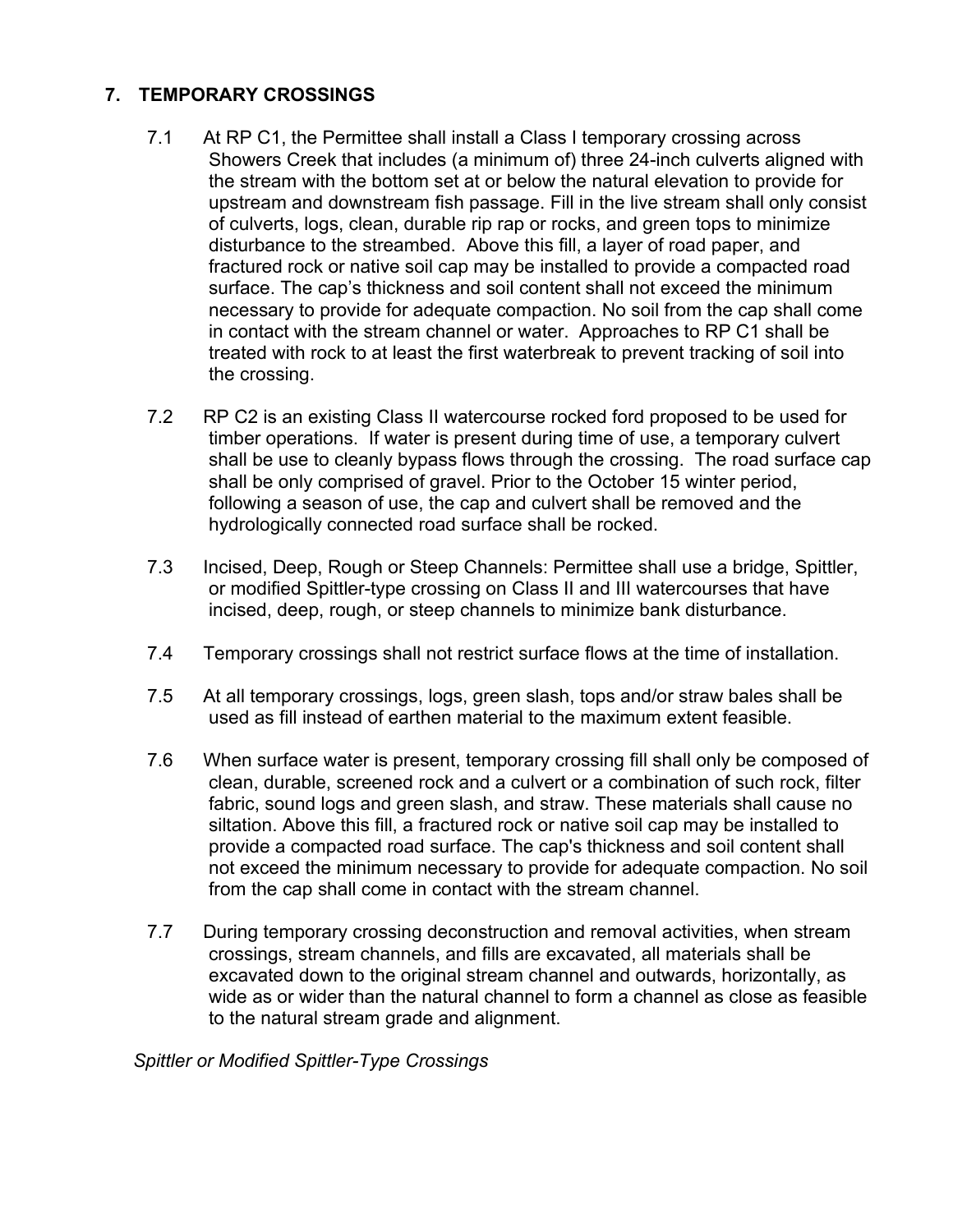- 7.8 Permittee shall ensure that Spittler and modified Spittler-type crossings include a culvert to carry flows, choked-logs to fill the channel, a six-inch minimum straw layer, and a temporary running surface of local earthen fill or rock.
- 7.9 Culverts shall be of sufficient size to accommodate the expected flow during the use period.
- 7.10 Log fill crossing (Spittler Type) shall be constructed by laying choker cables or similar cables across stream channel, then placing pipe and/or sound logs in the channel bottom. The logs shall then be covered with filter fabric and/or straw mats, and rock or a local earthen fill used for road surfacing. For removal, the earthen fill shall be scraped off, the logs removed as a unit by pulling the chokers, and loose soil removed from the crossing using mechanized equipment and/or hand tools, as necessary. The straw layer in temporary log fill crossings (Spittler Type ) shall extend beyond the road fill surface to prevent fill from entering the logs and stream (i.e., the straw layer should be visible on the crossing edges after installation). If whole bales are used the twine shall be cut after installation of the bales to create a continuous straw layer.

# **8. DECONSTRUCTION AND ABANDONMENT**

- 8.1 When stream crossings and fills are removed, all fills shall be excavated down to the original stream channel and outwards, horizontally, as wide as or wider than the natural channel to form a channel as close as feasible to the natural stream grade and alignment. The restored stream bank slopes shall be no steeper than a 2:1 slope (horizontal: vertical) or natural slope. Restored slopes shall be stabilized to prevent slumping and to minimize soil erosion that could lead to sediment deposition into Waters of the State.
- 8.2 Sites previously not fully excavated shall be completely excavated when crossings are deconstructed. Adjacent potentially unstable road or landing fill that can enter a stream shall also be excavated when crossings are deconstructed.
- 8.3 All excavated fills shall be placed and stabilized/compacted in stable areas where it cannot enter or erode into a stream.

## **9. WATER DRAFTING**

- 9.1 Limitations and restrictions of drafting conditions apply to each individual drafting site. All NTMPs/THPs using a drafting site shall comply individually and collectively with limitations and restrictions in this Agreement.
- 9.2 Drafted water shall only be used for timber operations related to dust abatement, road maintenance, road and stream crossing construction, reconstruction, deconstruction, upgrading and decommissioning, fire suppression, prescribed fuel reduction burning, and pesticide mixing.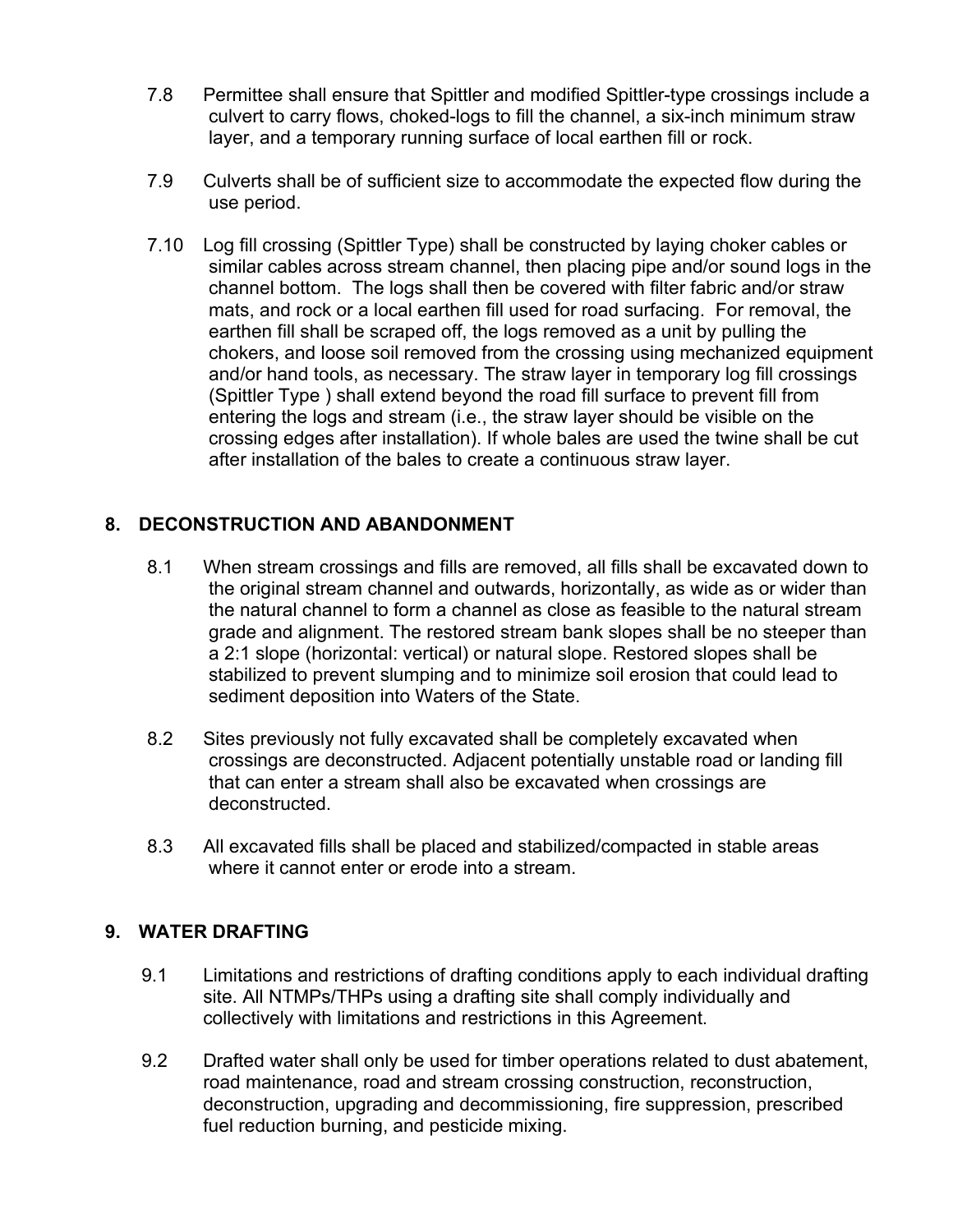- 9.3 Permittee shall not grant permission to other parties to use water drafting sites or water drafted under this Agreement for purposes other than permitted without first informing CDFW and amending this Agreement. Such permission shall assure that conditions to which Permittee must adhere are followed individually and collectively by all parties using the site.
- 9.4 Water may be drafted year-round, prior to drafting in each calendar year, a preoperational meeting shall take place between the RPF and the licensed timber operator (LTO) responsible for field operations. The meeting shall take place at a representative sample of drafting sites, including all drafting sites with unique, site-specific conditions. The LTO shall inform all water truck operators of their responsibilities under this Agreement.
- 9.5 Drafting by more than one truck shall not occur simultaneously at the same site.
- 9.6 All water drafting vehicles shall be checked daily and shall be repaired as necessary to prevent leaks of deleterious materials from entering the WLPZ or stream.
- 9.7 For any instream work for intakes or approaches that was not described in the notification project description, Permittee shall notify CDFW and obtain an amendment to this Agreement, if necessary, prior to doing this work.
- 9.8 Effective erosion control such as waterbars, gravel berms, or hay bales shall be installed and maintained as necessary to remain effective where overflow run-off from water trucks or storage tanks may enter the stream.
- 9.9 Pesticide mix trucks shall not directly draft water from a stream or pond. Pesticide shall not be mixed where runoff may enter a stream or hydrologicallyconnected drainage facility.
- 9.10 Water truck operators drafting water from within or downstream of a known sudden oak death syndrome infestation area shall disinfect water in trucks and shall disinfect truck water tanks before leaving the area. Disinfection shall be accomplished by using 1 gallon of Ultra Clorox Bleach per 1000 gallons of drafted water (i.e., a solution equivalent to 50 parts per million chlorine). The water truck shall be filled to capacity and then driven for 5 minutes to allow the bleach-water mixture enough contact time to allow for complete mixing and disinfection prior to using or disposing of water from the truck. Following disinfection, the bleach-water mixture shall be disposed of by spreading on a bare mineral surface area (e.g., a rocked or native-surface road surface) at least 100 feet from any lake, stream, or riparian area, at a rate that will ensure rapid absorption and/or evaporation. No bleach-water mixture shall be allowed to come in contact with water in a stream, lake, or pond, or riparian or wetland vegetation.
- 9.11 Screens shall be installed on intakes wherever water is drafted. Intakes shall be at least 6 inches above the bottom of the channel and away from submerged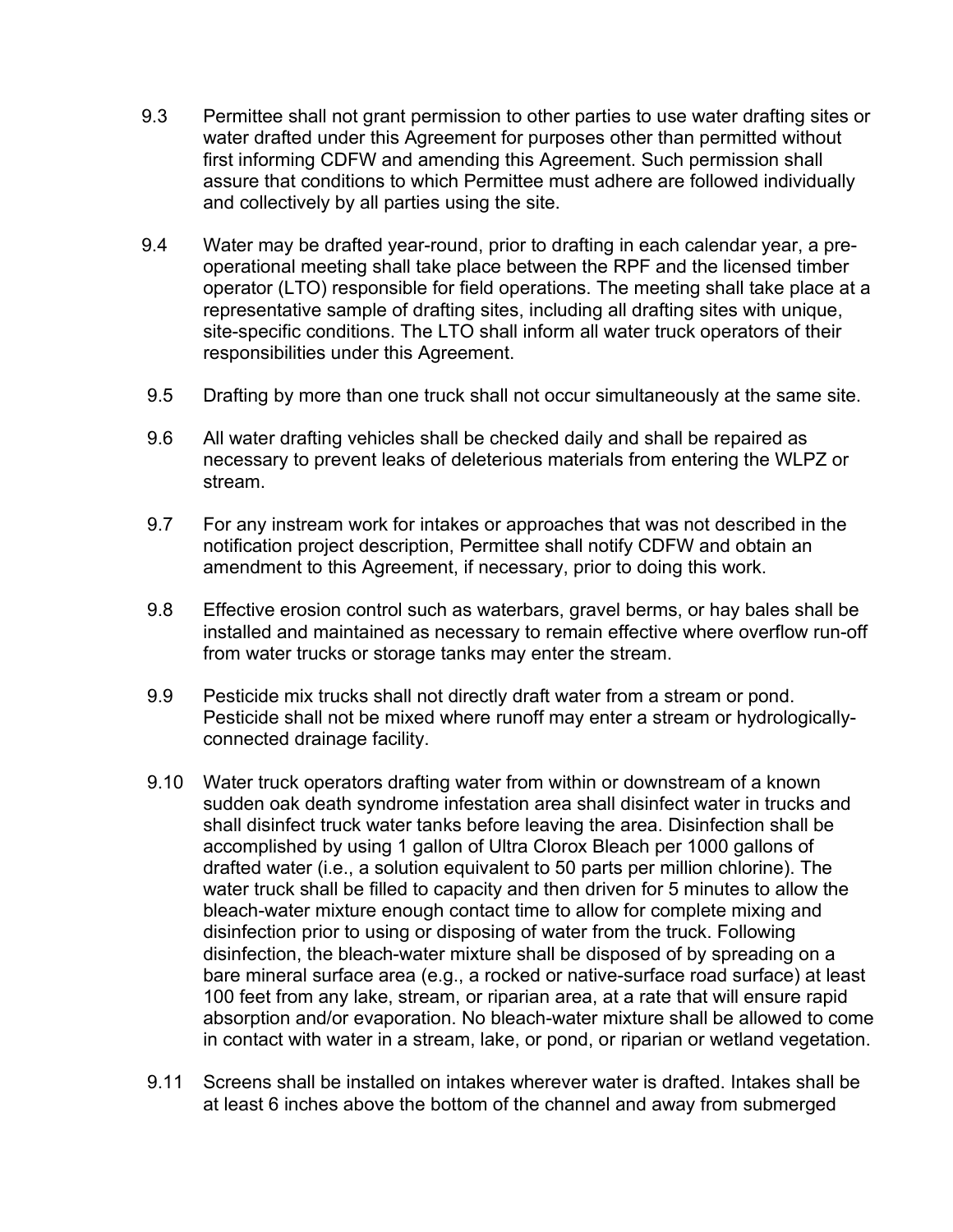vegetation, where practicable. Where not practicable, intakes shall maximize these clearances.

- 9.12 Screens and intakes shall be inspected weekly, kept in good repair, and kept clean and free of accumulated algae, leaves, or other debris or obstructions.
- 9.13 Drafting for storage tanks shall:
	- a) Screen flow at the point of diversion (intake);
	- b) Have a valve in the diversion line before it enters the tank so flow can be regulated;
	- c) Have float valves to prevent overflow or drain overflow from tanks using pipes that will return all excess water to the source stream, and armor or otherwise prevent erosion of the outfall location of water storage tank return pipes. If overflow drains are used, outflow water temperature shall not exceed more than 1 degree Celsius of the bypass flows;
	- d) Not spill excess water onto the drafting pad, tank pad, or road surface; and
	- e) Screen or close all points of ingress to the tank to prevent wildlife entry or entrapment.
- 9.14 Class I watercourse water drafting intake screens shall:
	- a) Be designed so that approach velocity is no more than 0.1 feet per second (fps);
	- b) Have at least 2.5 square feet of wetted, unobstructed screen; and
	- c) Be constructed of wire mesh, perforated plate, or pipe with at least 27 percent open area. Round openings in the screen shall not exceed 3/32 inch (2.38 millimeters) in diameter. Slotted openings shall not exceed 1/16 inch (1.75 mm) horizontally (providing a maximum diagonal opening of 3/32 inch).
- 9.15 At the end of drafting operations each season, intakes shall be removed from the channel. Intakes shall then be plugged, capped, or blocked using a shut-off valve, or removed from the flood prone area during the winter period.
- 9.16 If CDFW determines water drafting from a site is, or may result in, significant adverse impacts to sensitive resources, drafting operations shall cease until a site-specific plan to reduce the impacts is developed and this Agreement is amended to include these measures.
- 9.17 Source flow at drafting sites shall be measured using a flow meter, bucket, float or critical riffle method. Permittee shall document equipment and procedures used to measure streamflow.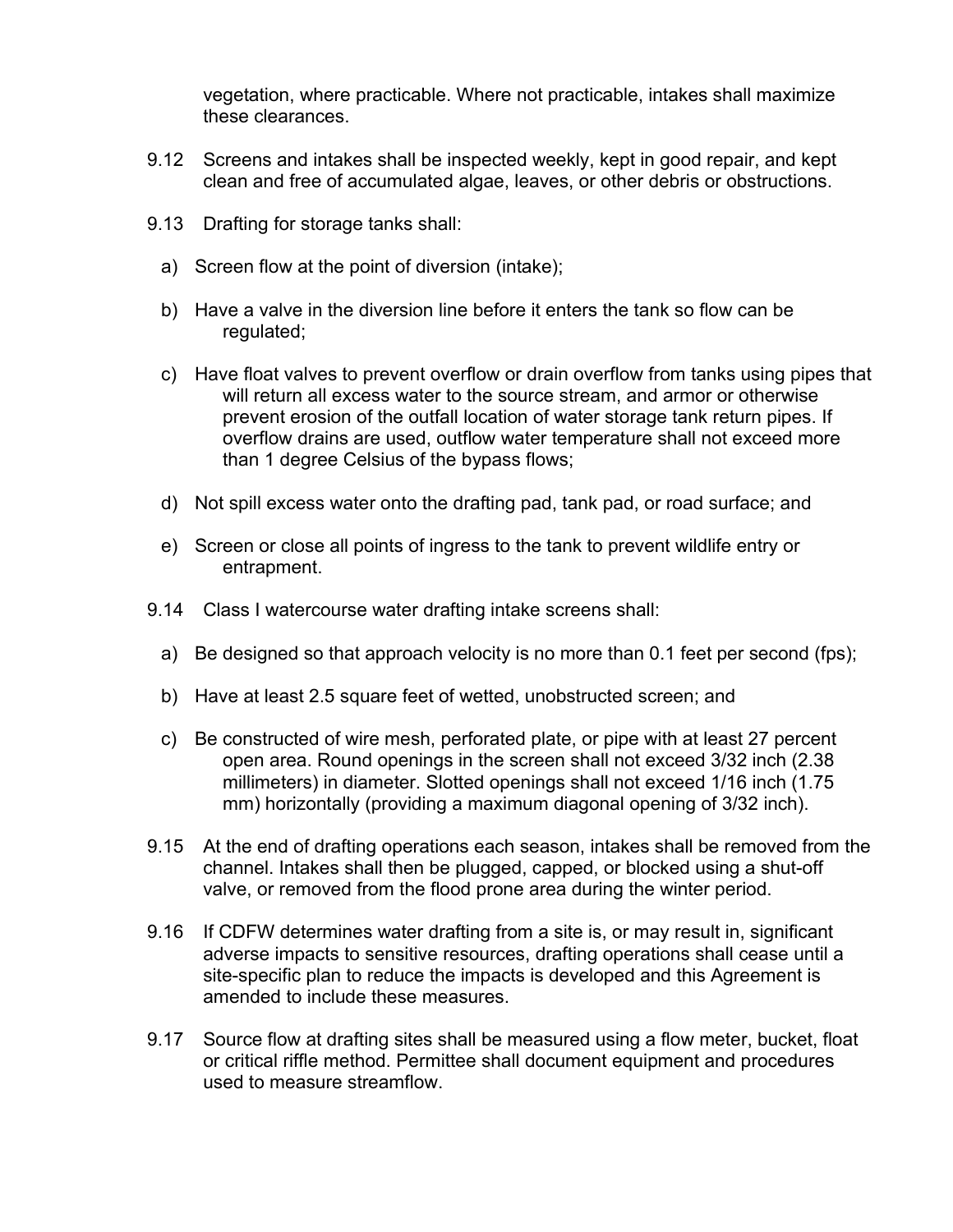- 9.18 To implement the critical riffle crest method, a critical riffle crest shall be identified immediately downstream of the infiltration gallery. A temporary staff gage shall be installed at this location to maintain critical riffle depths and associated bypass flows for salmonids. CDFW's Standard Operating Procedure for Critical Riffle Analysis for Fish Passage in California (2013) identifies where the gage should be placed.
	- a) During drafting operations, the critical riffle crest depth shall not decrease by any amount.
	- b) Drafting operations shall cease when the critical riffle crest depth reaches 0.3 feet (approximately 2 cubic feet per second).

## *PROCEDURES FOR WATER DRAFTING FROM CLASS I WATERCOURSES*

In addition to the General Water Drafting Procedures above, the following shall apply to water drafting from Class I watercourses.

- 9.19 Water drafting from Class I watercourses shall adhere to requirements in Table 2. Water drafting from a Class I watercourse drafting site shall cease when source flow drops to 2 cubic feet per second (cfs).
- 9.20 Water Drafting Reports: During active Class I water drafting operations, streamflow, and drafting rate measurements (See Table 2) shall be collected at least every two weeks and provided to CDFW by email (nicholas.simpson@wildlife.ca.gov).
- 9.21 The following shall apply to each seasonally active Class I watercourse drafting site when the source flow (streamflow) is 6.0 cfs or less:
	- a) Water truck operators shall be in possession of a logbook that contains the following information, kept current during operations:
		- i) Drafting site location;
		- ii) Date, time (including a.m. or p.m.), and operators name;
		- iii) Whether pumping directly from stream or from a tank;
		- iv) Truck capacity in gallons and estimated gallons of water drafted;
		- Filling time; v)
		- vi) Drafting rate; and
		- vii) Screen cleaning and inspection notes.
	- b) Prior to drafting below 6 cfs, Permittee shall provide verification that the pump(s)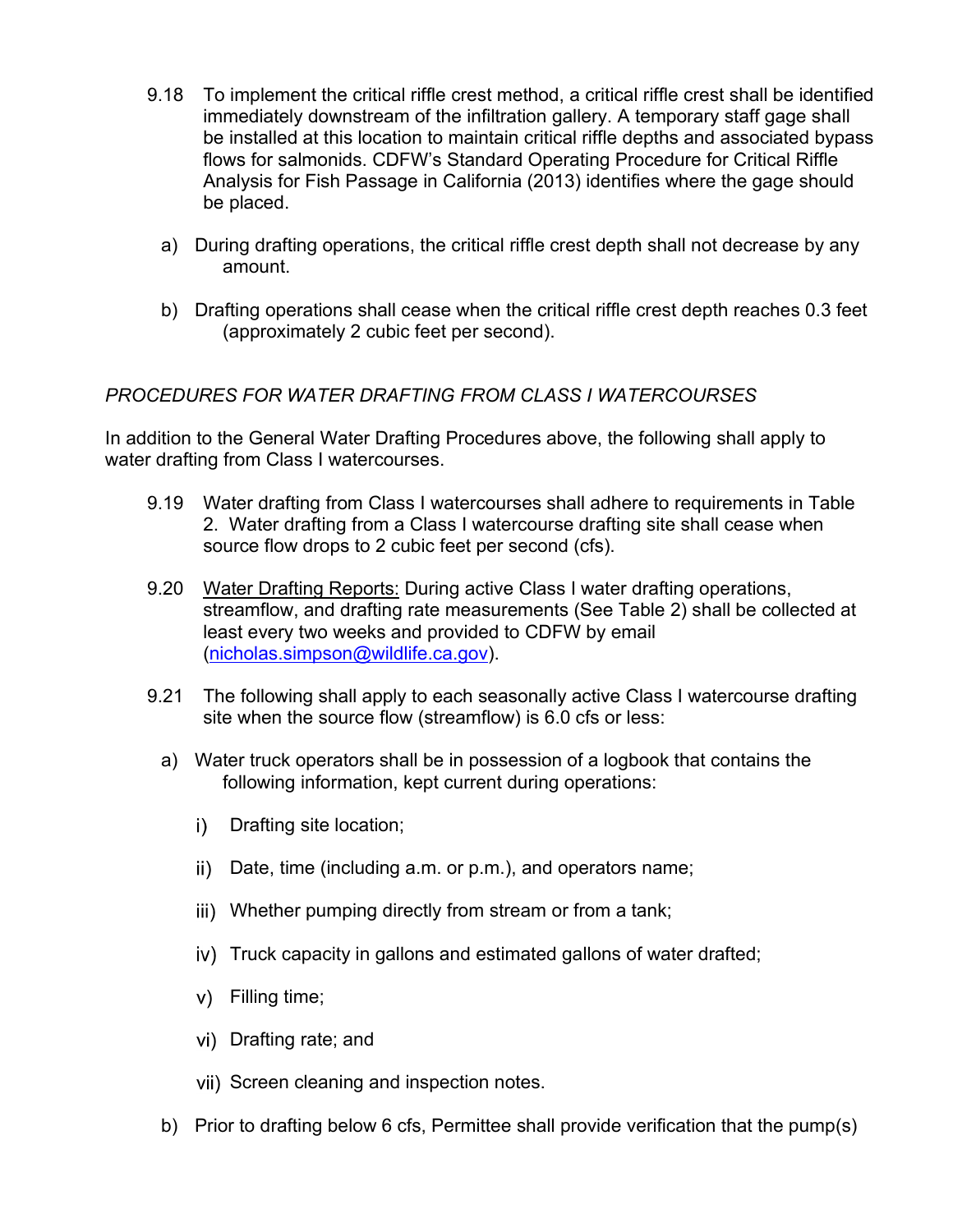sed for pumping directly from a stream can be adjusted to the pumping rates set forth in Table 2. This documentation shall be provided to CDFW by email (nicholas.simpson@wildlife.ca.gov).

#### **Table 2.** Class I Watercourse Requirements: Maximum Allowable Water Drafting Rates.

| Source Flow<br>(streamflow)<br>in cfs (gpm) | Range of allowable<br>water drafting rates<br>(gpm) | Estimated time to l<br>draft $3,200$<br>gallons | <b>REQUIREMENTS</b>                                                                                                                                                                                    |
|---------------------------------------------|-----------------------------------------------------|-------------------------------------------------|--------------------------------------------------------------------------------------------------------------------------------------------------------------------------------------------------------|
| $> 7.8$ (3500)                              | 350                                                 | 9 minutes                                       | Maximum removal rate shall be<br>< 10% of source flow (streamflow). Monthly<br>reporting.                                                                                                              |
| $> 6 - 7.8$<br>$(2693 - 3500)$              | $270 - 350$                                         | $9 - 12$ minutes                                | Maximum removal rate shall be<br>< 10% of source flow (streamflow). Biweekly<br>reporting                                                                                                              |
| $> 2.25 - 6$<br>$(1009 - 2693)$             | $101 - 270$ ,<br>depending on flow                  | $12 - 32$ minutes                               | Drafting Logs Required; Maximum removal<br>rate shall be $< 10\%$ of source flow<br>(streamflow);<br>Trucks likely require smaller pumps;<br>pumping rate verification required. Biweekly<br>reporting |
| $>2 - 2.25$<br>$(898 - 1010)$               | $90 - 101$ ,<br>depending on flow                   | $32 - 48$ minutes                               | Drafting Logs Required; Maximum removal<br>rate shall be $< 10\%$ of source flow<br>(streamflow);<br>Trucks will require smaller pumps; pumping<br>rate verification required. Biweekly reporting.     |
| $\leq$ 2 (898)                              | <b>NO DRAFTING</b>                                  |                                                 | <b>WATER DRAFTING PROHIBITED</b>                                                                                                                                                                       |

#### **CONTACT INFORMATION**

Written communication that Permittee or CDFW submits to the other shall be delivered to the address below unless Permittee or CDFW specifies otherwise:

#### To Permittee: To CDFW:

William Dann 2963 Pigeon Point Road Eureka, California 95503

Email: bdann5842@gmail.com

Department of Fish and Wildlife North Coast Region 619 Second St. Eureka, California 95501 ATTN: Lake and Streambed Alteration Program Notification # 1600-2022-0046-R1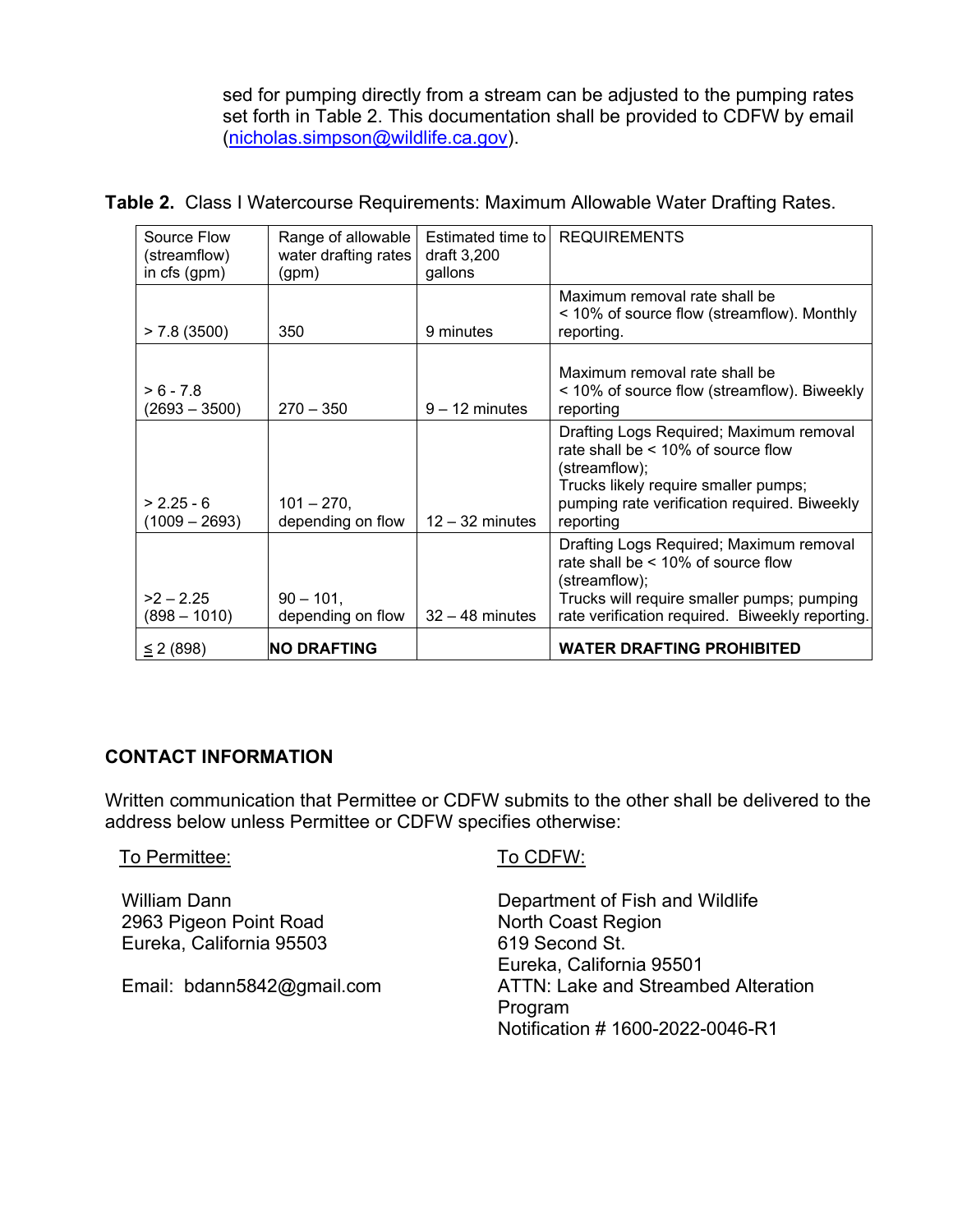## **LIABILITY**

Permittee shall be solely liable for any violations of the Agreement, whether committed by Permittee or any person acting on behalf of Permittee, including its officers, employees, representatives, agents or contractors and subcontractors, to complete the project or any activity related to it that the Agreement authorizes.

This Agreement does not constitute CDFW's endorsement of or require Permittee to proceed with the project. The decision to proceed with the project is Permittee's alone.

## **SUSPENSION AND REVOCATION**

CDFW may suspend or revoke in its entirety the Agreement if it determines that Permittee or any person acting on behalf of Permittee, including its officers, employees, representatives, agents, or contractors and subcontractors, is not in compliance with the Agreement.

Before CDFW suspends or revokes the Agreement, it shall provide Permittee written notice by certified or registered mail that it intends to suspend or revoke. The notice shall state the reason(s) for the proposed suspension or revocation, provide Permittee an opportunity to correct any deficiency before CDFW suspends or revokes the Agreement, and include instructions to Permittee, if necessary, including but not limited to a directive to immediately cease the specific activity or activities that caused CDFW to issue the notice.

#### **ENFORCEMENT**

Nothing in the Agreement precludes CDFW from pursuing an enforcement action against Permittee instead of, or in addition to, suspending or revoking the Agreement.

Nothing in the Agreement limits or otherwise affects CDFW's enforcement authority or that of its enforcement personnel.

## **OTHER LEGAL OBLIGATIONS**

This Agreement does not relieve Permittee or any person acting on behalf of Permittee, including its officers, employees, representatives, agents, or contractors and subcontractors, from obtaining any other permits or authorizations that might be required under other federal, state, or local laws or regulations before beginning the project or an activity related to it. For example, if the project causes take of a species listed as threatened or endangered under the Endangered Species Act (ESA), such take will be unlawful under the ESA absent a permit or other form of authorization from the U.S. Fish and Wildlife Service or National Marine Fisheries Service.

This Agreement does not relieve Permittee or any person acting on behalf of Permittee, including its officers, employees, representatives, agents, or contractors and subcontractors, from complying with other applicable statutes in the FGC including, but not limited to, FGC sections 2050 et seq. (threatened and endangered species under the California Endangered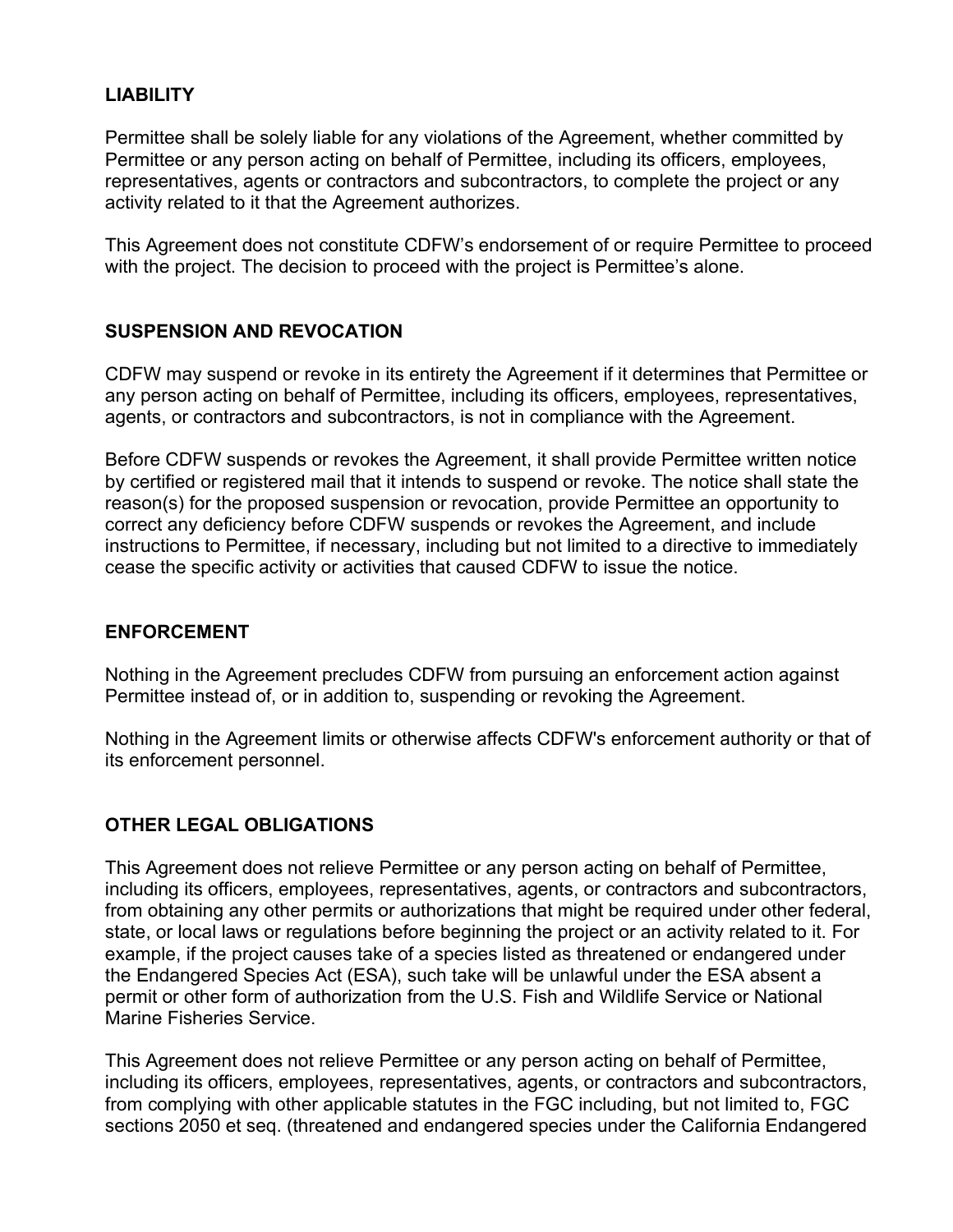Species Act – CESA), 3503 (bird nests and eggs), 3503.5 (birds of prey), 5650 (water pollution), 5652 (refuse disposal into water), 5901 (fish passage), 5937 (sufficient water for fish), and 5948 (obstruction of stream).

Nothing in the Agreement authorizes Permittee or any person acting on behalf of Permittee, including its officers, employees, representatives, agents, or contractors and subcontractors, to trespass.

### **AMENDMENT**

CDFW may amend the Agreement at any time during its term if CDFW determines the amendment is necessary to protect an existing fish or wildlife resource.

Permittee may amend the Agreement at any time during its term, provided the amendment is mutually agreed to in writing by CDFW and Permittee. To request an amendment, Permittee shall submit to CDFW a completed CDFW "Request to Amend Lake or Streambed Alteration" form.

### **TRANSFER AND ASSIGNMENT**

This Agreement may not be transferred or assigned to another entity, and any purported transfer or assignment of the Agreement to another entity shall not be valid or effective, unless the transfer or assignment is requested by Permittee in writing, as specified below, and thereafter CDFW approves the transfer or assignment in writing.

The transfer or assignment of the Agreement to another entity shall constitute a minor amendment, and therefore to request a transfer or assignment, Permittee shall submit to CDFW a completed CDFW "Request to Amend Lake or Streambed Alteration" form.

## **EXTENSIONS**

In accordance with FGC section 1605 (b), Permittee may request one extension of the Agreement, provided the request is made prior to the expiration of the Agreement's term. To request an extension, Permittee shall submit to CDFW a completed CDFW "Request to Extend Lake or Streambed Alteration" form. CDFW shall process the extension request in accordance with FGC 1605 (b) through (e).

If Permittee fails to submit a request to extend the Agreement prior to its expiration, Permittee must submit a new notification before beginning or continuing the project the Agreement covers (FGC § 1605, subd. (f)).

## **EFFECTIVE DATE**

The Agreement becomes effective on the date of CDFW's signature, which shall be: 1) after Permittee's signature; 2) after CDFW complies with all applicable requirements under CEQA.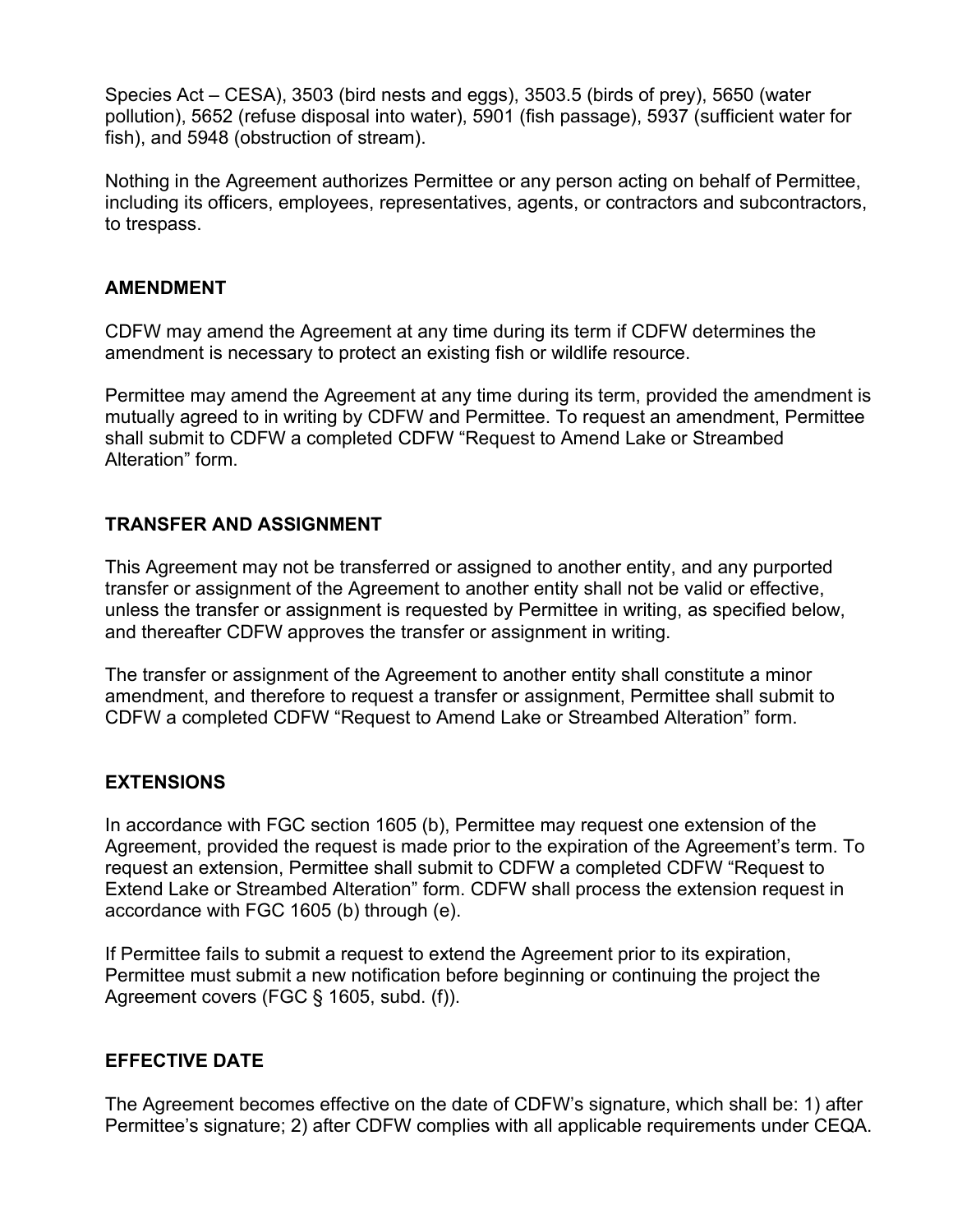#### **TERM**

This Agreement shall expire 5 years from the CDFW signature date below unless it is terminated or extended before then. All provisions in the Agreement shall remain in force throughout its term. Permittee shall remain responsible for implementing any provisions specified herein to protect fish and wildlife resources after the Agreement expires or is terminated, as FGC section 1605 (a) (2) requires.

### **EXHIBITS**

Maps of the encroachment sites are included as an exhibit to the Agreement and shall be incorporated herein by reference.

### **AUTHORITY**

If the person signing the Agreement (signatory) is doing so as a representative of Permittee, the signatory hereby acknowledges that he or she is doing so on Permittee's behalf and represents and warrants that he or she has the authority to legally bind Permittee to the provisions herein.

#### **AUTHORIZATION**

This Agreement authorizes only the project described herein. If Permittee begins or completes a project different from the project the Agreement authorizes, Permittee may be subject to civil or criminal prosecution for failing to notify CDFW in accordance with FGC section 1602.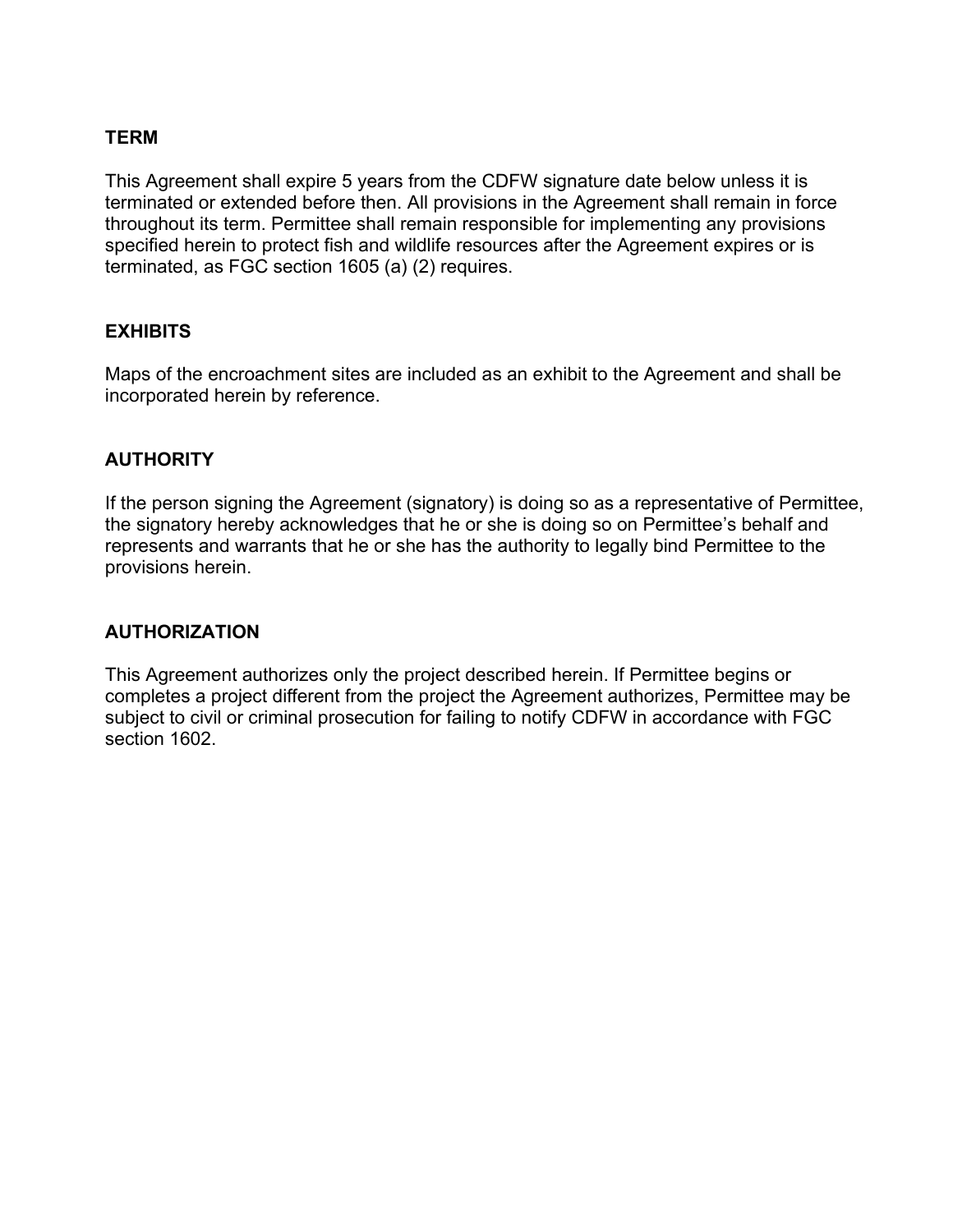### **CONCURRENCE**

The undersigned accepts and agrees to comply with all provisions contained herein.

#### **FOR:**

*UJ^ SZ^ ajut '*

William Dann **Date** 

6/6/2022

# **FOR: California Department of Fish and Wildlife**

lva

Richard Klug / **Date Date 2018** Senior Environmental Scientist (Supervisory) Timber Conservation Planning

6/7/2022

**Prepared by: Nicholas Simpson Senior Environmental Scientist (Specialist) June 6, 2022**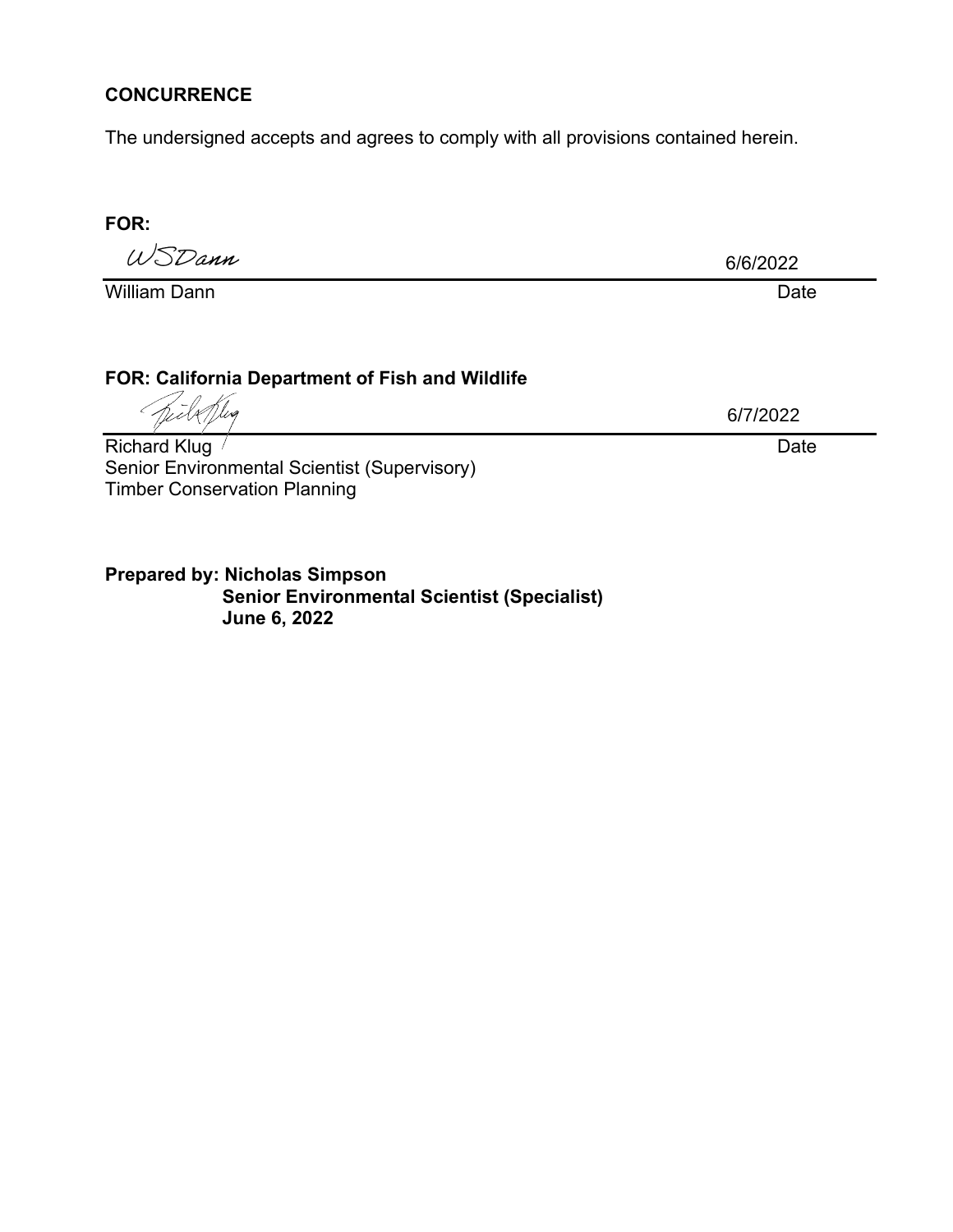### **Appendix A: Map**